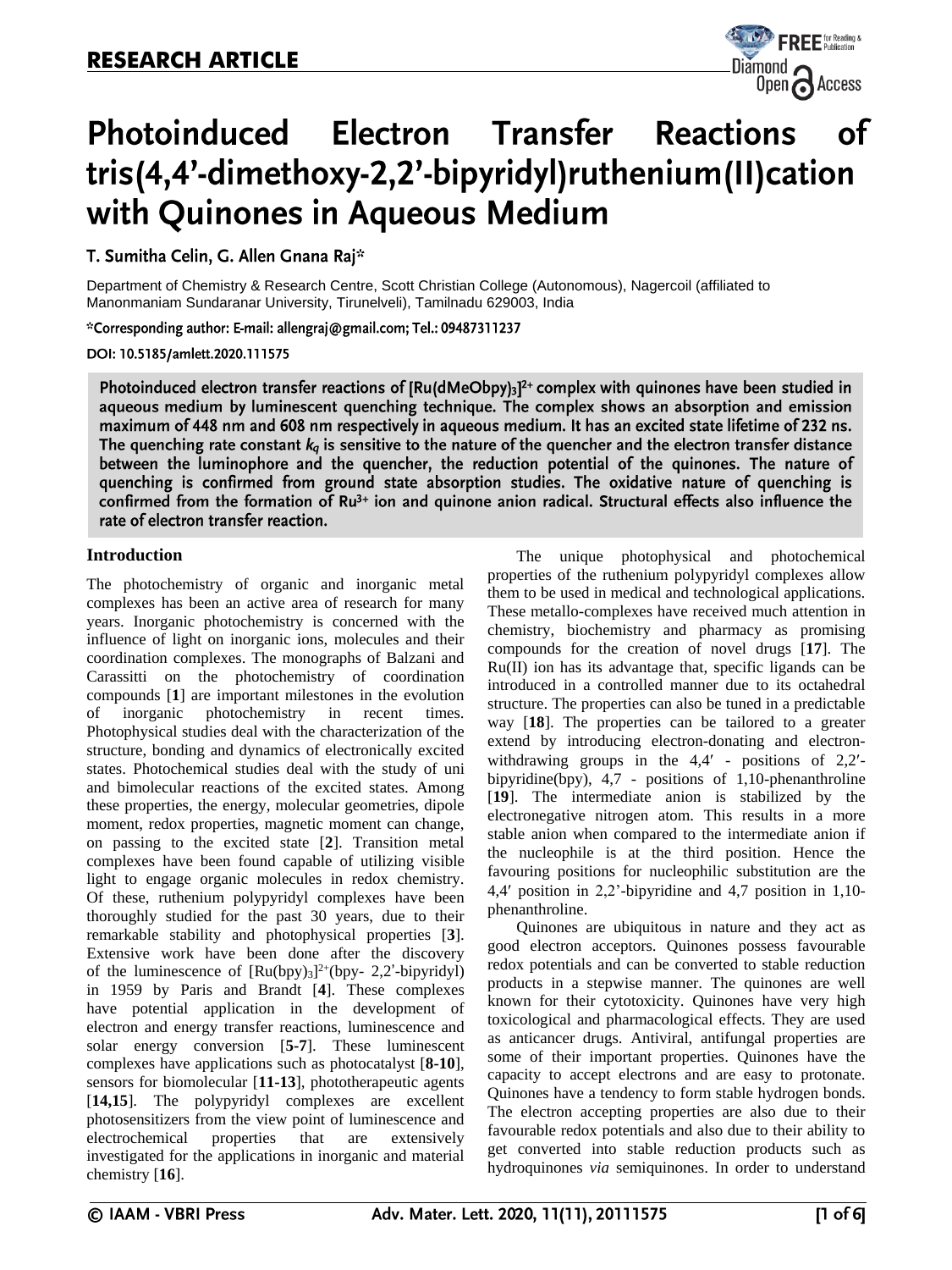the ET properties of quinones, several photosensitizers have been designed and studied. The present study deals with the photoinduced electron transfer reactions of tris(4,4'-dimethoxy-2,2'-bipyridyl)ruthenium(II) cation with quinones in aqueous medium.

# **Experimental**

# *Materials*

 $[Ru(dMeObpy)<sub>3</sub>]<sup>2+</sup>$  complex was synthesized by the reaction of RuCl3.3H2O (1 mM) and 4,4ˈ-dimethoxy-2,2ˈbipyridine (3mM).The two reactants were dissolved in 20 mL of ethylene glycol and refluxed for 4 hours. The solution was then allowed to cool at room temperature and filtered to remove any insoluble impurities. A saturated solution of sodium tetrafluoroborate was then added dropwise into the filtrate until an orange precipitate is formed. The product was filtered, washed with cold water and diethyl ether and further dried in a vacuum desiccator. The product was further purified by recrystallization [20,21]. The absorption maximum  $(\lambda_{\text{abs}}^{\text{max}})$  and emission maximum ( $\lambda_{em}$ <sup>max</sup>) of the complex in CH<sub>3</sub>CN are 448nm and 590 nm respectively. <sup>1</sup>H-NMR (DMSO- $d_6$ ) 8.69 (2H,d),7.5(2H,d) 7.6(2H,d) and 2.5 (6H (CH3),s).IR  $(KBr)$  3000, 1606, 1136,733  $v/cm^{-1}$ . HRMS of  $[Ru(dMeObpy)<sub>3</sub>](BF<sub>4</sub>)<sub>2</sub>$ .m/z found 653(M<sup>+</sup>-2BF<sub>4</sub><sup>-</sup>),688  $(M^+ - BF_4).$ 

The quinones were procured from Sigma Aldrich and were used as such without further purification. The double distilled deionised water was used for the studies. The same sample solutions of same concentrations were used for both absorption and emission spectral studies. The absorption spectrum was recorded using SYSTRONICS Double Beam Spectrophotometer 2203 and the emission spectrum using JASCO/FP 8600 spectrofluorometer. All the sample solutions used for emission measurements were deaerated for  $\sim$  30 min using dry N<sub>2</sub> gas purging by keeping the solutions in cold water to ensure that there was no change in the volume of the solution. All measurements were carried out at room temperature. Care has been taken to minimize solvent evaporation.

Transient absorption measurements were made with laser flash photolysis technique using an applied photophysics SP-Quanta Ray GCR -2 (10) Nd - YAG laser as the excitation source [**22**]. The time dependence of the luminescence decay was observed using a Czerny-Turner monochromator with a stepper motor control and a Hamamatsu R-928 photomultiplier tube. The production of the excited state on exposure to 355 nm was measured by monitoring (pulse Xenon lamp of 250W) the absorbance change.

Electrochemical measurements were carried out using cyclic voltammetric technique. The measurements were taken in acetonitrile using CH16005E electrochemical workstation at room temperature. Cyclic Voltammetry measurements were carried out for  $10^{-3}$  M sample solution in acetonitrile consisting of 0.1M tert - butyl ammonium perchlorate supporting electrolyte with a conventional



three electrode system containing a platinum working electrode, a platinum wire counter and a non-aqueous Ag/AgCl reference electrode. The solutions were deoxygenated by purging pure  $N_2$  gas for 30 min prior to use. Cyclic voltammogram was taken was taken in aqueous medium also. The separation between the cathodic and anodic currents was taken as the criteria for reversibility. The redox potentials of the ground state couples and the zero-zero energy,  $E_{0-0}$  give the excited state redox potential (eqn.1).

$$
E(Ru^{2+\ast/3+})=E(Ru^{2+\ast/3+})-E_{0-0}
$$
 (1)

Here E  $(p^+_{D})$  and  $E(A \cap A)$  are the ground state and  $E(p^{+}_{A})$  and  $E(*_{A/A})$  are the excited state oxidation and reduction potentials of  $[Ru(dMeObpy)_3]^{2+}$  respectively and  $E_{0-0}$  is the zero- zero excitation energy of the complex.

### **Results and discussion**

*Steady state absorption and emission properties of [Ru(dMeObpy)3] 2+*



**Fig. 1.**Structure of quenchers and complex used.

The structure of quenchers used in the present study are shown in **Fig. 1**. The photochemical oxidations of  $[Ru(dMeObpy)<sub>3</sub>]<sup>2+</sup>$  complex with quinones in aqueous medium were studied using luminescence quenching technique. The luminescent measurements were performed at different quencher concentration and the metal complex concentration was kept constant. Samples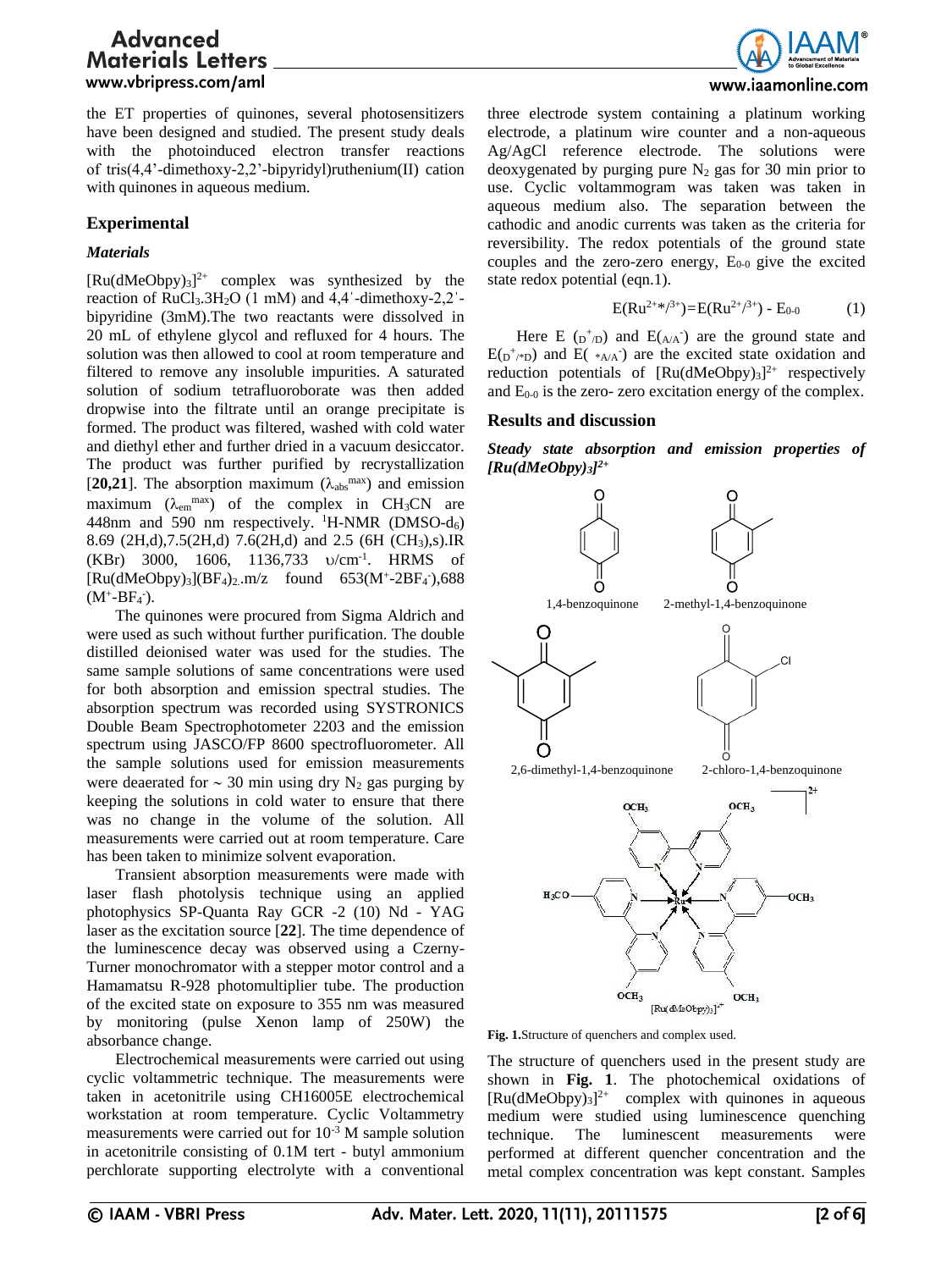solutions of the  $[Ru(dMeObpy)<sub>3</sub>]<sup>2+</sup> complex$  and the quinones were freshly prepared for each measurement. The  $[Ru(dMeObpy)_{3}]^{2+}$  concentration was fixed as  $4\times10^{-5}$  M and the quinone concentration was varied between  $4 \times 10^{-6}$  M and 2.8 x10<sup>-7</sup> M. The absorption and emission spectra of the complex in aqueous medium are shown in **Fig. 2**. In aqueous medium the complex shows an absorption and emission maximum of 448 nm and 595 nm respectively. The absorption spectrum of  $[Ru(dMeObpy)_3]^{2+}$  with incremental concentration of 1,4benzoquinone in aqueous medium is displayed in **Fig. 3**. This absorption spectrum shows the predominance of static quenching. In this type of quenching there will be a ground state complex formation occurs between the luminophore and the quencher and the absorption intensity slightly increases. **Table 1** gives the ground state and excited state reduction potential of the metal complex in acetonitrile and aqueous medium. The excited state redox potentials are calculated from the ground state reduction potential using eqn. 1.



Fig. 2. Absorption and emission spectrum of  $\left[\text{Ru}(\text{dMeObpy})_3\right]^{2+}$ complex in aqueous medium.

**Table 1.** Ground state and excited state redox potentials of  $[Ru(dMeObpy)<sub>3</sub>]<sup>2+</sup>$  in aqueous medium.



Fig. 3. Absorption spectrum of  $[Ru(dMeObpy)_3]^{2+}$  complex with incremental concentration of 1,4-benzoquinone in aqueous medium.

The emission maximum of Ru(II) complexes originate from the  $d_{\pi,\pi^*}$ <sup>3</sup>MLCT transition. The coordinated  $[Ru(dMeObpy)_3]^{2+}$  has a d<sup>6</sup> configuration with nearly octahedral geometry. The symmetry at the Ru site is D3. The polypyridine ligands are colourless molecules possessing  $\sigma$  - donor orbitals, localized on the nitrogen



### www.iaamonline.com

atom and  $\pi$  donor and  $\pi^*$  acceptor orbitals more or less delocalized on the aromatic ring. Following a single configuration one electron description of the excited state in octahedral symmetry, promotion of an electron from a  $\pi_M$ metal orbital to the  $\pi_L^*$  ligand orbitals give rise to a metal-to-ligand charge transfer (MLCT) excited states, whereas, promotion of an electron from  $\pi_M$  to  $\sigma_M^*$  orbitals give rise to metal centered (MC) excited states.

The emission intensity of the complex  $[Ru(dMeObpy)<sub>3</sub>]^{2+}$  are efficiently quenched in the presence of quinones in aqueous medium and are analysed in terms of the Stern - Volmer relationship. The change in luminescence intensity for the oxidative quenching of the  $[Ru(dMeObpy)_3]^{2+}$  complexes with various quinone concentrations in aqueous medium are analysed and are shown in **Fig. 4**.



**Fig. 4.** Emission spectrum of  $*$ [Ru(dMeObpy)<sub>3</sub>]<sup>2+</sup> complex with incremental addition of 1,4-benzoquinone in aqueous medium.

#### *Stern volmer analysis*

**Fig 5.** shows the Stern -Volmer plot for the oxidative quenching of  $*(Ru((dMeObpy)_{3})_{3}]^{2+}$ with  $1,4$ benzoquinone in aqueous medium. Stern-Volmer equation is used to calculate the quenching rate constant.

$$
I^o/I = 1 + K_{sv}[Q] \tag{2}
$$

$$
K_{\rm sv} = k_{\rm q} \tau \tag{3}
$$

where  $K_{sv}$ ,  $k_q$ , and  $\tau$  are the Stern - Volmer constant, quenching rate constant and excited state lifetime respectively. The plot of I<sup>o</sup>/I *vs* [Q] is a straight line with an intercept of unity in all quenching studies.



**Fig. 5.** Stern-Volmer plot for the oxidative quenching of \*[Ru(dMeObpy)3] 2+complex with 1,4-benzoquinone in aqueous medium.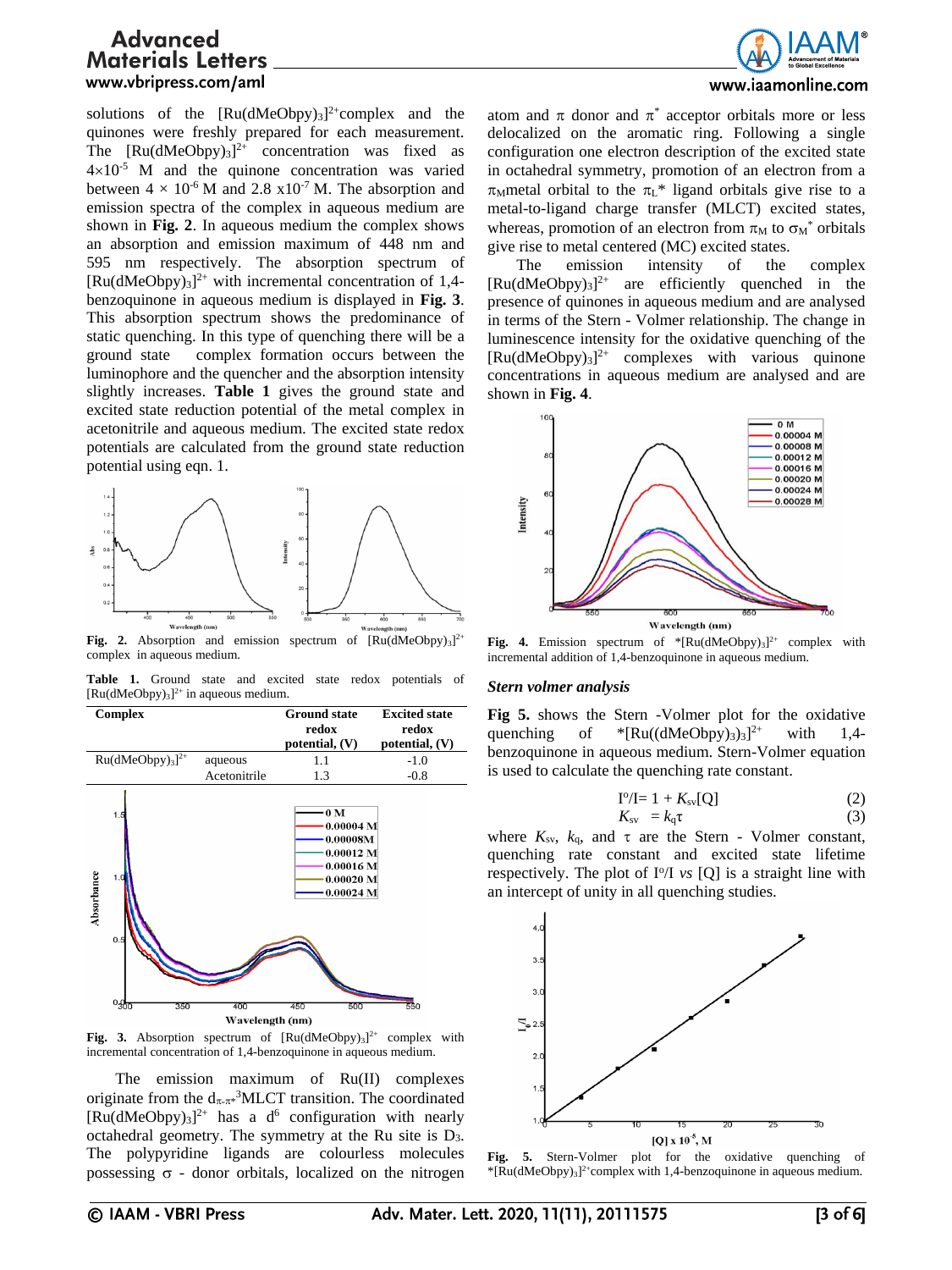**Table 2.** Association Constant  $K_a$  ( $M^{-1}$ ) and First order rate constant,  $k_{\text{red}}$  (s<sup>-1</sup>) for quenchers with  $\text{[Ru(dMeObpy)}_3]^2$ <sup>+</sup> complexes in aqueous medium.

| <b>Ouinones</b>                       | <b>Association</b><br>Constant $K_a$ (M <sup>-1</sup> ) | <b>First order rate</b><br>constant, $k_{\text{red}}$ (s <sup>-1</sup> ) |  |
|---------------------------------------|---------------------------------------------------------|--------------------------------------------------------------------------|--|
| 1,4-benzoquinone                      | $1.05 \times 10^5$                                      | $3.4 \times 10^5$                                                        |  |
| $2$ -methyl-1,<br>4-benzoquinone      | $1.43 \times 10^5$                                      | $7.8 \times 10^4$                                                        |  |
| $2, 6$ -dimethyl-1,<br>4-benzoquinone | $1.63 \times 10^5$                                      | $3.8 \times 10^5$                                                        |  |

# *Determination of association constant of quinones with \*[Ru((dMeObpy)3] 2+complexes*

The association constant  $(K_a)$  for the formation of adducts between quinones and photoexcited Ru(II)- complexes, based on the integrated luminescence intensity emitted by the metal complexes in the presenceof different concentrations of the quencher are given in **Table 2**. Association constant  $K_a$   $(M^{-1})$  values obtained for quinones namely 1,4-benzoquinone, 2-methyl-1,4 benzoquinone and 2,6-dimethyl-1,4-benzoquinone with  $[Ru(dMeObpy)<sub>3</sub>]<sup>2+</sup>$  complexes in aqueous medium are in the order of  $10<sup>5</sup>M<sup>-1</sup>$ . From the earlier report  $[23]$ , it is seen that the association constant in 50% aqueous acetonitrile medium is of the order of  $10^4M^{-1}$ -  $10^5M^{-1}$ . The first order rate constant ( $k_{\text{red}}$ ) is calculated by taking the ratio of  $k_{\text{q}}$ and *K*<sup>a</sup> in the excited state sensitizer quencher adducts. They are in the order of  $10^4$ - $10^5$ s<sup>-1</sup> and is shown in **Table 2**. It is shown from the previously reported work [**24**] that the binding constant for the quenchers in presence of DMF is higher compared to the aqueous medium. The cause may be due to the high value of dielectric constant of water when compared to DMF. The dielectric constant of water is 80 whereas the value is 36 for DMF. Binding will also depend on the polarity. As DMF is an aprotic polar solvent, there is an enhanced association of the complex with the quencher than that of with polar protic solvent. It is seen that the quinones bind with the LC and MLCT absorption peak of the  $[Ru(dMeOby)_{3}]^{2+}$ complex in the ground state. The ground state interaction between quinones and the bipyridine ring of the complex are hydrophobic or  $\pi$ - $\pi$ -stacking in nature. Benesi-Hildebrand plots for the luminescence quenching data of  $[Ru(dMeObpy)<sub>3</sub>]^{2+}$  with incremental addition of 2,6dimethyl-1,4-benzoquinone in aqueous medium is shown in **Fig. 6**.



**Fig. 6.** Benesi-Hildebrand plot on MLCT absorption of \*[Ru(dMeObpy)3] 2+complex with incremental addition of 1,4 benzoquinone in aqueous medium.



### www.jaamonline.com

The electron transfer distance between the donor and the acceptor also affects the rate constant.  $[Ru(dmeObpy)<sub>3</sub>]^{2+}$  has a radii of 7.9 Å from MM<sub>2</sub> molecular model calculation and the radius of quinones are in the range 2.7Å to 4.79 Å. The ET distance is the sum total radius of the donor and the acceptor. The ET distance of 1,4-benzoquinone, 2-methyl-1,4-benzoquinone and 2,6-dimethyl -1,4 – benzoquinone are 10.6 Å,11.1 Å, 11.4 Å respectively. 2,6-dimethyl -1,4 - benzoquinone has the highest ET distance. It has the least bimolecular quenching rate constant value.

# *Luminescence quenching rate constant*

The bimolecular quenching rate constant  $(k_0)$  of  $*$ [Ru(dMeObpy)<sub>3</sub>]<sup>2+</sup> complexes with quinones, reduction potential of the quenchers *vs* Ag/Ag<sup>+</sup> and Gibb's free energy change of the photoredox reaction  $(\Delta G^0)$  in aqueous medium are shown in **Table 3**. The  $\Delta G^0$  values are calculated from the excited state oxidation potential of  $[Ru(dMeObpy)_{3}]^{2+}$  complexes and reduction potential of the quinones.

**Table 3.** Luminescence quenching rate constant  $(k_q)$ , reduction potential of quinones *vs*  $Ag/Ag^+$  ( $E^0_{red}$ ) and free energy changes ( $\Delta G^0$ ) for the oxidative quenching of  $[Ru(dMeObpy)_3]^{2+}$  complexes in aqueous medium.

| <b>Ouencher</b>                       | $E^0$ <sub>red</sub> $\nu s$ | $\left[\text{Ru}(\text{dMeObpv})_3\right]^{2+}$ |                                 |
|---------------------------------------|------------------------------|-------------------------------------------------|---------------------------------|
|                                       | $Ag/Ag^+(V)$                 | $\Delta G^0(eV)$                                | $k_q({\bf M}^{-1}{\bf s}^{-1})$ |
| $2$ -chloro -1,<br>4- benzoquinone    | 0.334                        | $-1.289$                                        | $1.943 \times 10^{10}$          |
| 1, 4 - benzoquinone                   | 0.242                        | $-1.207$                                        | $3.658 \times 10^{10}$          |
| $2$ - methyl -1,<br>4 - benzoquinone  | 0.099                        | $-1.054$                                        | $1.125 \times 10^{10}$          |
| $2,6$ -dimethyl -1,<br>4-benzoquinone | $-0.088$                     | $-0.867$                                        | $6.288 \times 10^{9}$           |

The luminescent quenching constant  $k_q$  is sensitive to the reduction potential of the quinones. Quinones with high reduction potential exhibit higher quenching rate constant and act as efficient quencher in the photo induced ET quenching. The compounds with one or more electron donating groups have lower reduction potential than 1,4 benzoquinone.The value of quenching rate constant decreases as the number of electron donating groups in the quencher increases. Quinones with higher reduction potential exhibit higher quenching rate constant is indicative of ET quenching. The parent quencher 1,4- benzoquinone has the quenching rate constant of  $3.658 \times 10^{10}$  M<sup>-1</sup>s<sup>-1</sup> and the reduction potential is 0.242 eV.2- methyl -1, 4-benzoquinone has the quenching rate constant of  $1.125 \times 10^{10} \text{ M}^{-1}\text{s}^{-1}$ . 2-chloro-1, 4-benzoquinone, has a higher bimolecular quenching constant than 2-methyl-1,4-benzoquinone.It is because of the electron withdrawing nature of the chloro group. These results indicate that the value of quenching rate constant depends on the presence of electron donating or electron withdrawing group on the parent quencher 1,4 benzoquinone. Thus electron withdrawing groups have higher quenching rate constant than those with electron releasing groups.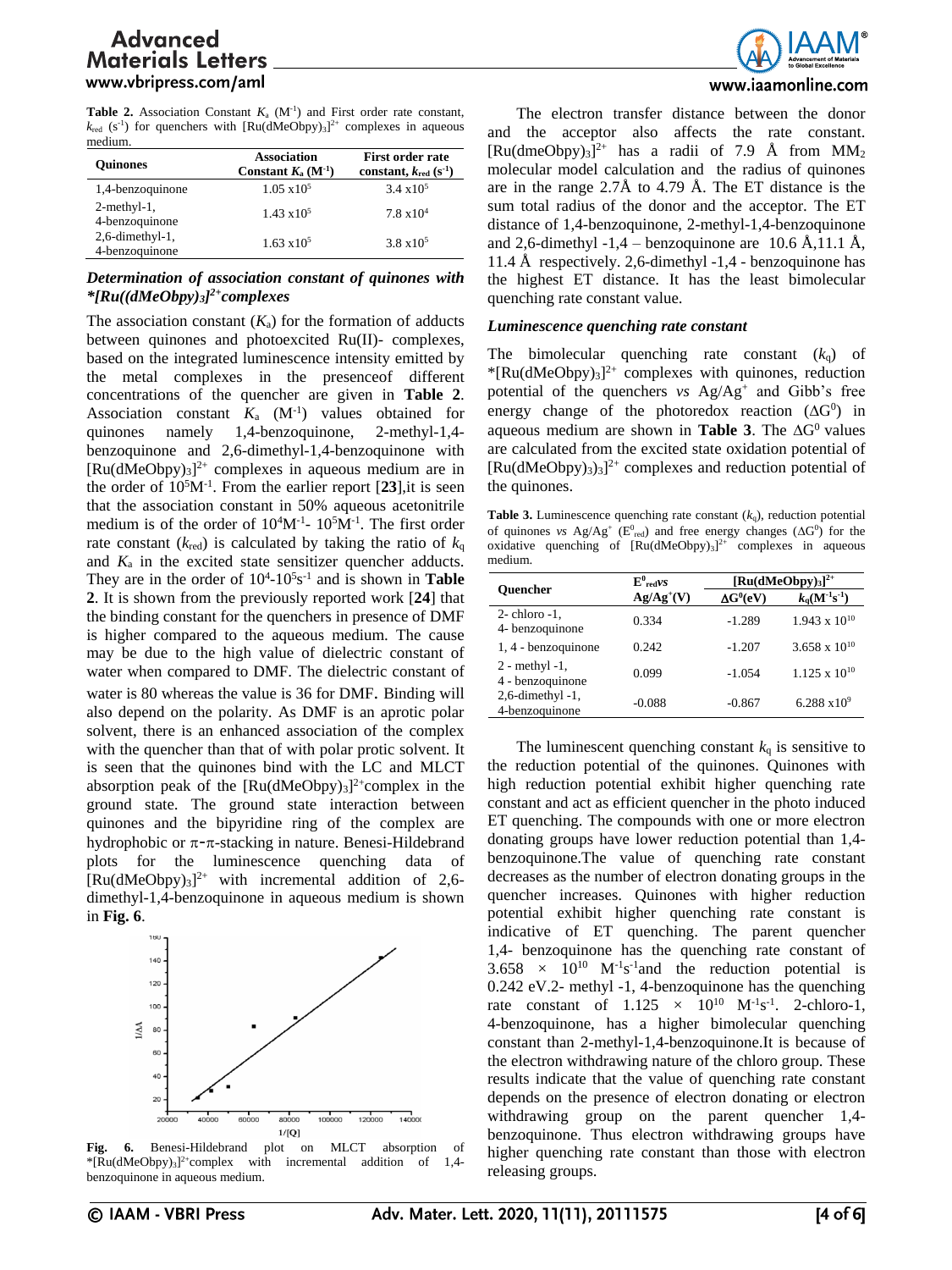

**Scheme 1.** Schematic mechanism for the ET quenching of  $\left[\text{Ru}(d\text{MeObpy})_3\right]^{2+}$  with quinones.

The ET nature of the quenching of  $*$ [Ru(MeObpy)<sub>3</sub>]<sup>2+</sup> with quinones has already been established from laser flash photolysis study and the formation of quinone anion radical are reported for this [**25-29**]. The luminescence quenching of oxidative state ruthenium (II) complexes by quinones can be explained by **Scheme 1**.

According to the scheme, the excited state donor  $(Ru^{\text{II}})$  and the ground state acceptor (quinone) molecules diffuse together to form an encounter complex,  $(*Ru<sup>II</sup>...Q)$ . This encounter complex then undergoes a reorganization to reach the transition state where ET takes place from the donor to the acceptor to give an ion-pair species,  $(Ru^{III}...Q)$ . For the successor complex, the parameters  $K_{12}$  and  $K_{21}$  are the diffusion controlled rate constants for the formation and dissociation of the encounter complex  $(*Ru^{\Pi}...Q)$ , respectively. The parameters  $K_{23}$  and  $K_{32}$  denote the forward and reverse rate constants. Apart from the formation of precursor complex  $(K_{32})$ , the unpair state  $(Ru^{III}...Q)$ , form the separated species  $Ru^{III}...Q(K_{sep})$  and undergo back ET to form the reactants in the ground state  $(K_{34})$ .

The value of quenching rate constant also depends on the ET distance between the complex and the quencher. From MM<sup>2</sup> molecular model, the calculated radius of 1,4 benzoquinone, 2-methyl-1,4-benzoquinone, 2,6-dimethyl-1,4-benzoquinone are 2.7038 Å, 2.858 Å,3.657Å respectively. 1, 4-benzoquinone has the least radius. So the ET distance in 1,4-benzoquinone is minimum and thereby has the highest quenching constant when compared to 2-methyl-1,4-benzoquinone and 2,6 dimethyl-1,4-benzoquinone.This is due to the low reduction potential value of 0.043 eV for 1,4 benzoquinone.

#### *Transient absorption spectral measurement*

The electron transfer nature of the reaction from the excited state Ru(II) complex to quinone, is confirmed from the transient absorption spectrum of the reaction mixture which was recorded using flash photolysis technique. Argon bubbled solution of  $[Ru(dMeObpy)_{3}]^{2+}$ complex was excited at 355 nm under laser flash photolysis. The spectrum at each time delay shows positive maxima centred at 440 nm. Formation of substituted bipyridyl anion radical is confirmed from the absorption maxima at 530 nm. In the presence of 2,6dimethyl -1,4- benzoquinone, a new transient species is formed around 450 nm as shown in **Fig. 7**. This broad band was assigned to the quinone anion radical. The absorption at 450 nm is caused by the formation of quinone anion radical upon oxidative of \*Ru(II) with quinone. Such positive signal is not got when we have the complex alone. Formation of  $Ru^{3+}$  ion and quinone anion radical confirms the oxidative quenching of  $[Ru(dMeObpy)_3]^{2+}$  complex with quinones in aqueous medium.

Based on these reports it is confirmed that quenching rate constants of photo induced ET reactions of  $[Ru(dMeObpy)<sub>3</sub>]<sup>2+</sup>$  with quinones in aqueous medium is slightly sensitive to the nature of substituents on the quencher, reduction potential, polarity of the solvent, Gibb's free energy change of the photoredox system, ET distance between the donor  $[Ru(dMeObpy)_{3}]^{2+}$  and the acceptor.



**Fig. 7.** Transient absorption spectra of  $[Ru(dMeOby)_{3}]^{2+}$ complex in the absence and presence of  $2,6$ - dimethyl-1,4-benzoquinone at  $2.5 \text{ }\mu\text{s}$  after 355nm laser flash photolysis.

### **Conclusion**

The photoinduced electron transfer reactions of  $[Ru(dMeObpy)<sub>3</sub>]<sup>2+</sup>$  complex with quinones in aqueous medium were studied by luminescence quenching technique. Absorption spectral data shows that the quenching is static in nature. The value of quenching rate